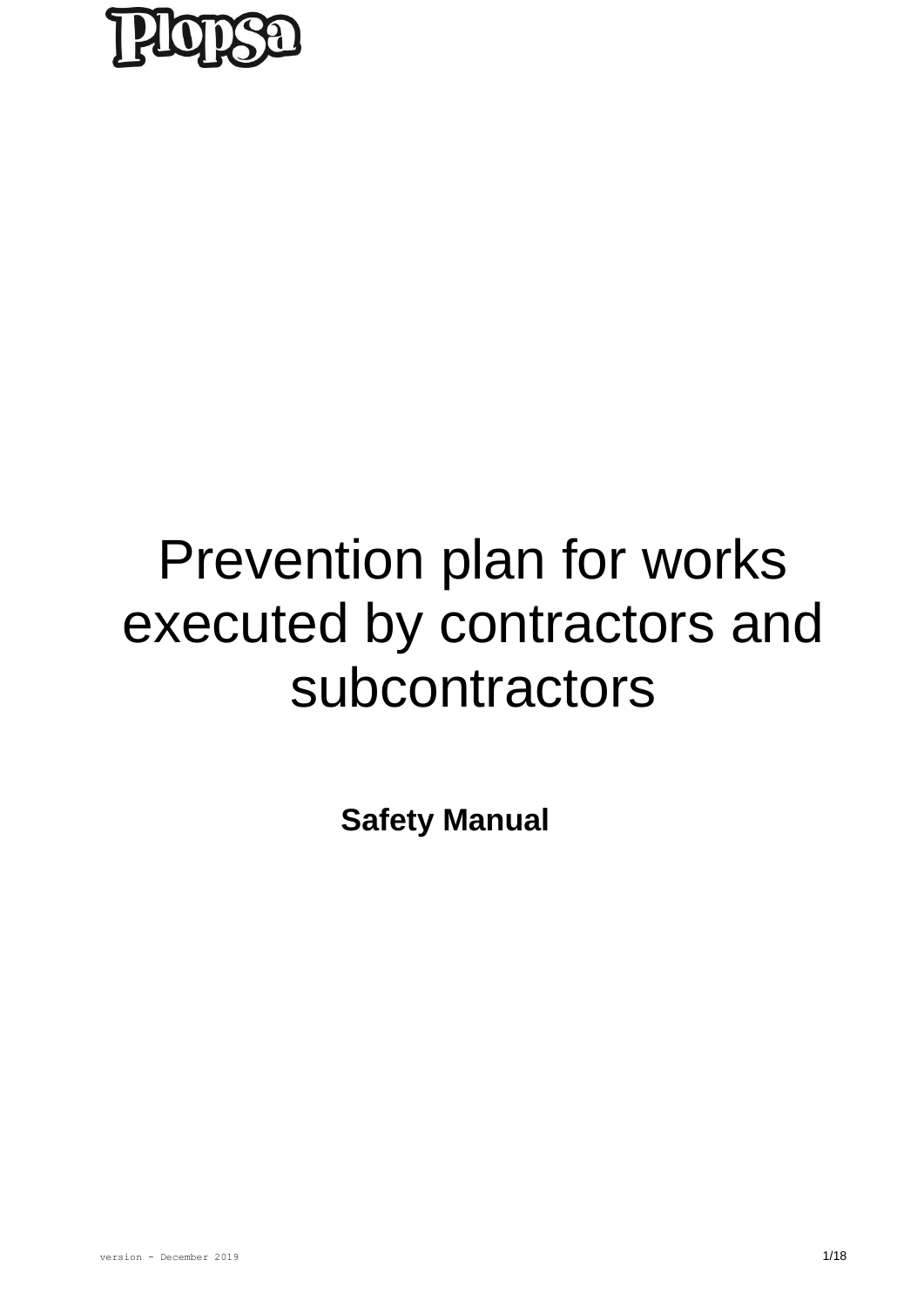# $\mathbf{I}$

### Table of contents

| 1.                    |                                                                            |  |  |
|-----------------------|----------------------------------------------------------------------------|--|--|
| 1.1                   |                                                                            |  |  |
| 1.2                   |                                                                            |  |  |
| 2.                    |                                                                            |  |  |
| 2.1                   |                                                                            |  |  |
| 2.2                   |                                                                            |  |  |
| 2.3                   |                                                                            |  |  |
| 2.4                   |                                                                            |  |  |
| 2.5                   |                                                                            |  |  |
| 2.6                   |                                                                            |  |  |
| 2.7                   |                                                                            |  |  |
| 2.8                   |                                                                            |  |  |
| 3.                    |                                                                            |  |  |
| 3.1                   |                                                                            |  |  |
| 3.2                   |                                                                            |  |  |
| 3.3                   |                                                                            |  |  |
| 3.4                   |                                                                            |  |  |
| 4.                    | Requirements, procedures and measures to be taken before and during work 9 |  |  |
| 4.1                   |                                                                            |  |  |
| 4.2                   |                                                                            |  |  |
| 4.3                   |                                                                            |  |  |
| 4.4                   |                                                                            |  |  |
| 4.5                   |                                                                            |  |  |
| 4.6                   |                                                                            |  |  |
| 4.7                   |                                                                            |  |  |
| 4.8                   |                                                                            |  |  |
| 4.9<br>4.9.1<br>4.9.2 |                                                                            |  |  |
| 4.10                  |                                                                            |  |  |
|                       |                                                                            |  |  |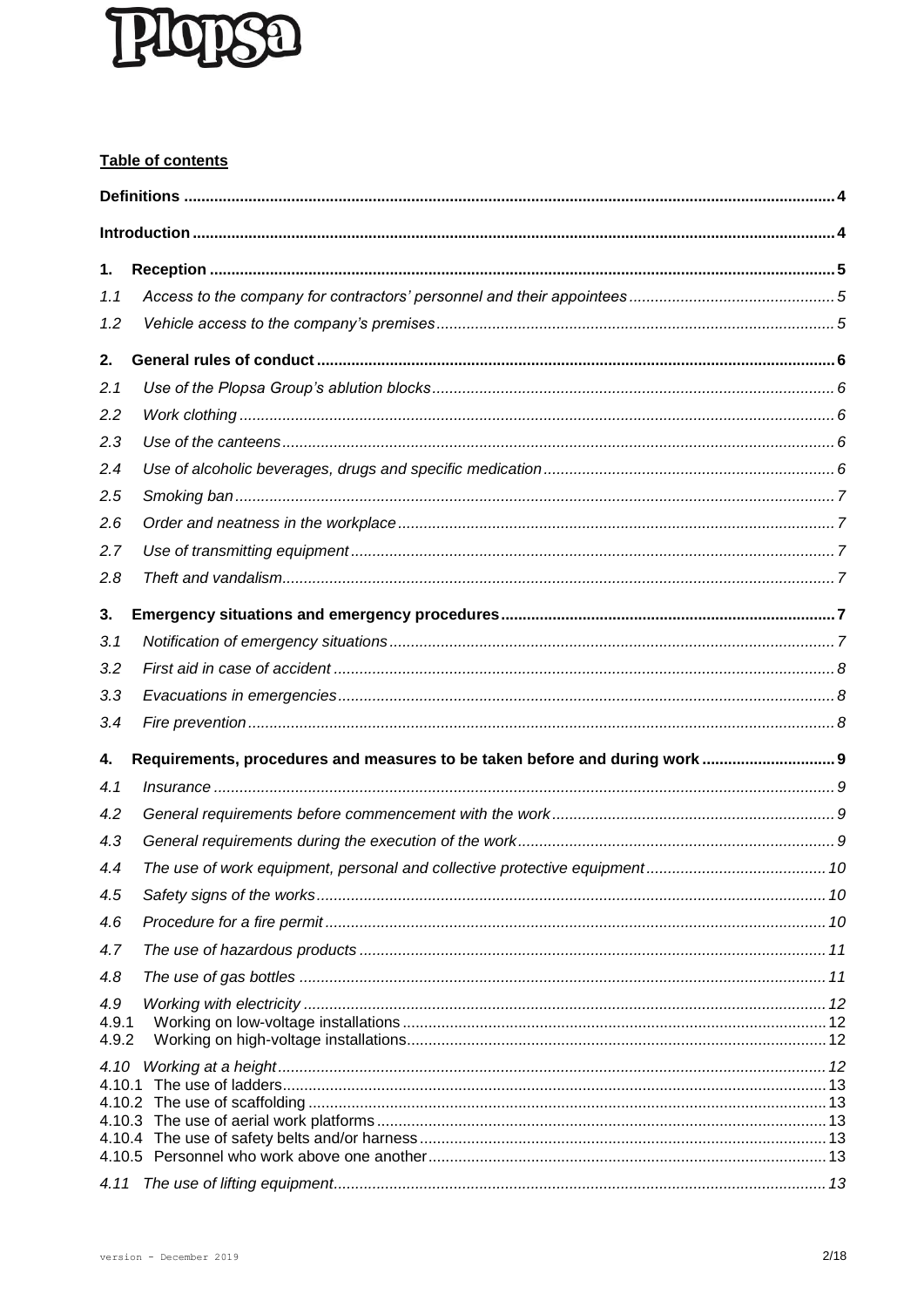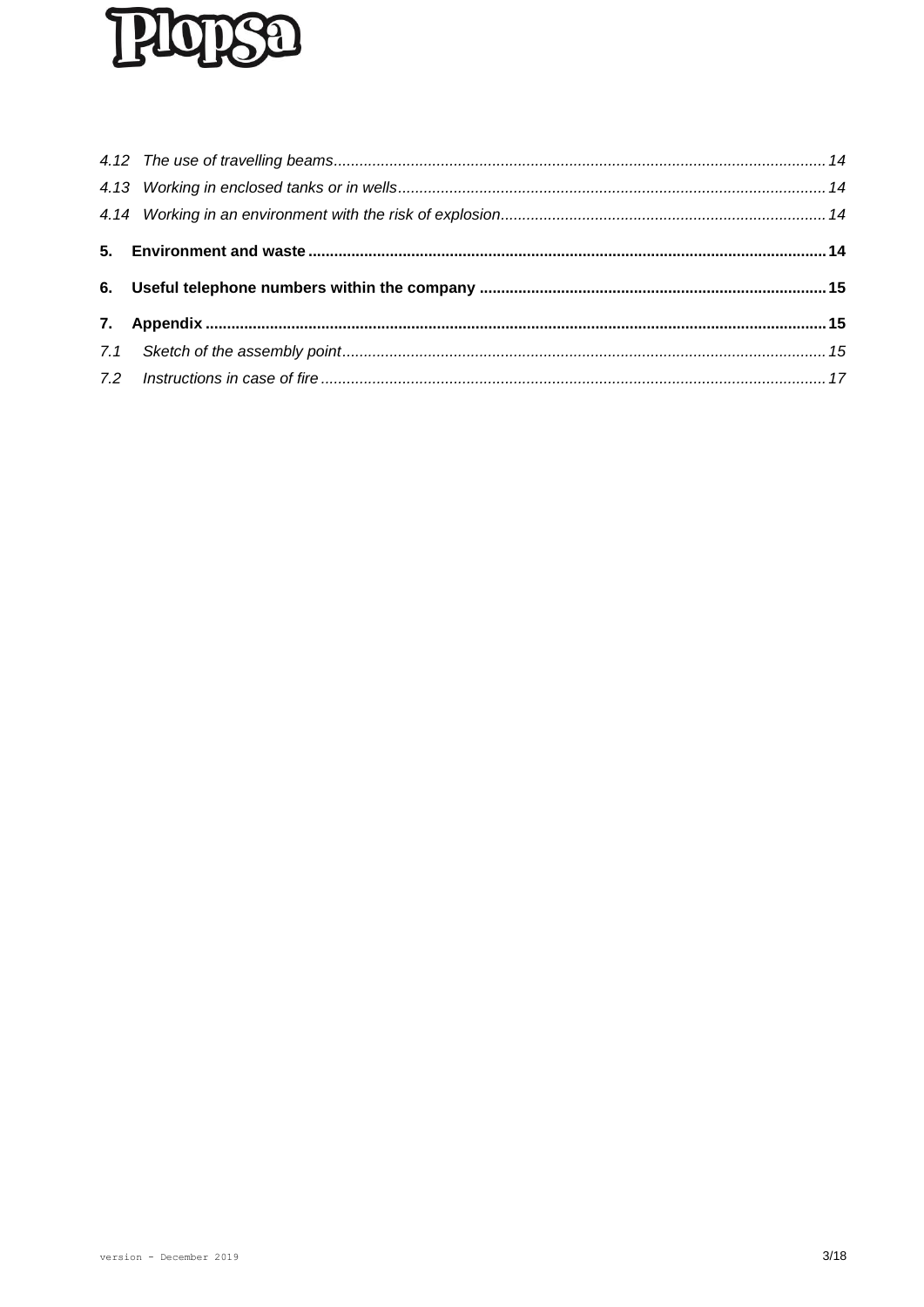

### <span id="page-3-0"></span>**Definitions**

VCA: HSE Checklist Contractors HSE: Health, Safety and Environment HSE DEPARTMENT: Internal Service for Prevention and Protection at Work.

Client: any natural or legal person who works in his establishment entrusted to a contractor. Contractor: external company that executes work or provides services at the client's location. Subcontractor: a company that works on behalf of the contractor (its client). Employees: its own employees and temporary employees, trainees, students, etc. Law of 4 August 1996: The law on the well-being of employees in the execution of their work (Belgian Official Gazette of 18/09/1996), hereafter abbreviated as the "health and welfare act". AREI: General Regulations for Electrical Installations ARAB: General Health and Safety Regulations

### <span id="page-3-1"></span>**Introduction**

The Law of 4 August 1996, being the law on the well-being of employees in the execution of their work (Belgian Official Gazette of 18/09/1996), hereafter abbreviated as the "health and welfare act", provides for a number of obligations concerning cooperation with external companies.

Guidelines and agreements (whether or not included in an agreement) and remarks supplied by persons from the Plopsa Group (Prevention Services, Park Manager, regular contact persons, ...), must be regarded as binding by the contractor and his appointees.

In case of non-compliance with the agreements, or in case of grave errors, a written warning will ensue. If no action is taken in this regard, the Plopsa Group will proceed with the removal of the person or company concerned, without prejudice to the right of the Plopsa Group to damage compensation.

The contractor and/or his appointee must always submit a safety plan for the specific works that will be executed by us, in which any additional risks must also definitely be stipulated.

Upon acceptance of the contract or an order form, the contractor declares to be informed and to agree with the content of this Prevention plan from Plopsa and also declares to take responsibility for informing its employees, including all subcontractors working on its behalf, about the content of this document.

Plopsa Group requests that you read this safety plan very carefully and submit any comments to our HSE department.

The entire management team and the entire personnel of the Plopsa Group welcome you as contractor or subcontractor.

. This document is valid for two years as from the date of issue.

Yours sincerely,

*Steve Van den Kerkhof Kris BIESEMANS*

*CEO Plopsa Group HSE Manager Plopsa Group*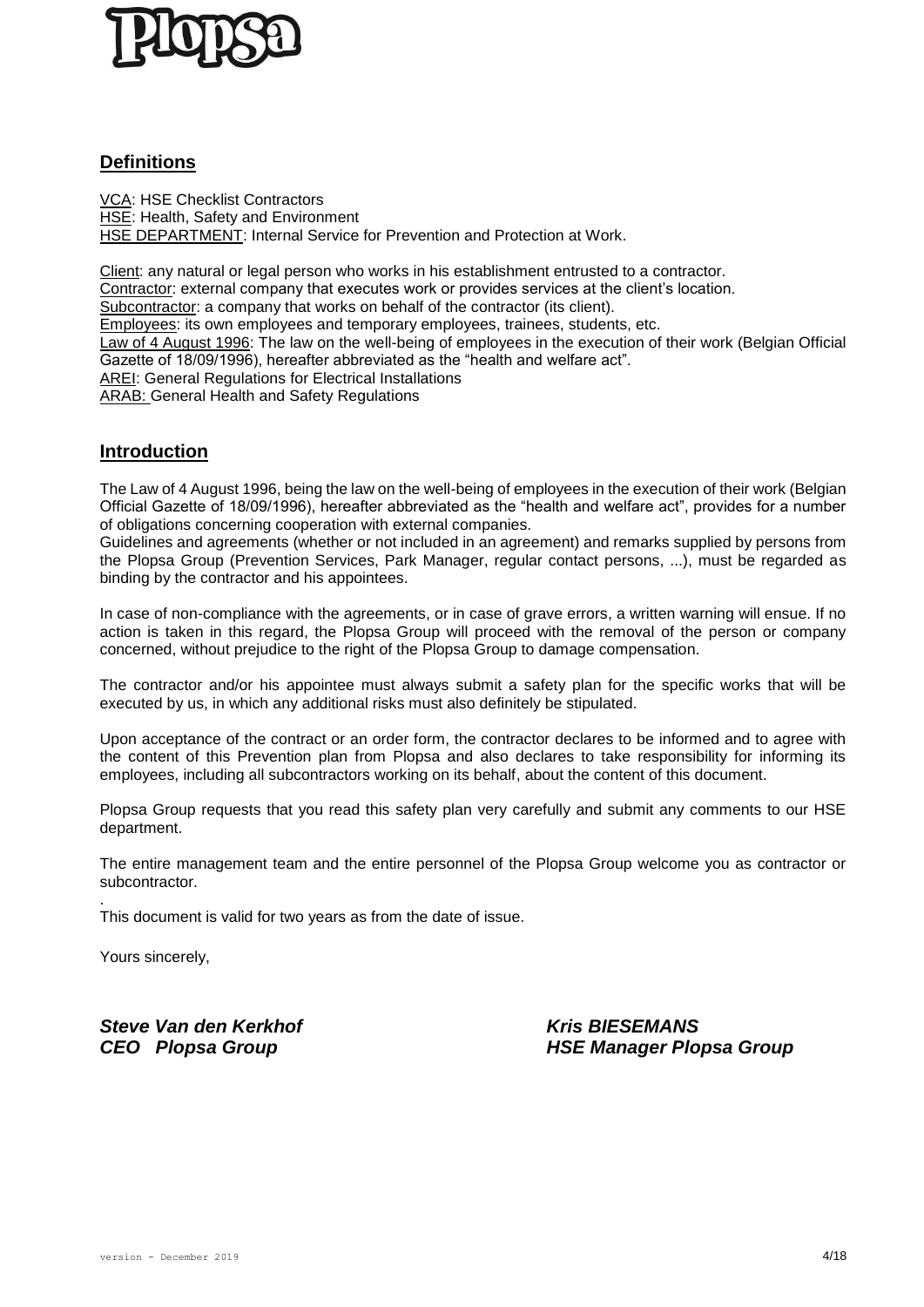

### <span id="page-4-0"></span>**1. Reception**

### <span id="page-4-1"></span>**1.1 Access to the company for contractors' personnel and their appointees**

- Only the contractor and his appointees, who are stipulated in the contract or in the order form for the execution of the tasks, will be admitted to the company's premises.
- These persons must report to their Plopsa contact person, or at the reception, every day and will then be granted access on presentation of proof of identity. Everyone must be able to identify themselves on the site and must be able to provide the name of a Plopsa contact person at all times if they are asked to do so.
- Once signed in at the reception, the visitor must wait for the foreman of the department that follows up on the work to come and collect him.
- The visitor must execute the work at the specified location. Access to other buildings or installations is prohibited, unless with prior permission from the Plopsa contact person.
- It is forbidden to bring photographic equipment onto the domain of the company. Explicit permission must be granted for each photo taken. After permission, the photos may only be taken in the presence of a competent person from the Plopsa Group.
- The employees of contractors or subcontractors may not communicate any information about Plopsa Group's installations or products to third parties whatsoever. All information, such as plans, documents, etc., will remain the property of Plopsa Group and may not be copied or dispatched without permission.
- The Plopsa Group expects the workers to speak and/or understand the following languages: the communication language of the park (at least the work foreman), or English.
- Employees who live in an EU country other than Belgium must be in possession of an E101/Limosa form. This form must be provided at least 48 hours before the commencement of the works. Employees living outside of the EU must have a work permit and -card.
- It is the contractor's responsibility to fully comply with social legislation, as well as to ensure that his subcontractors also strictly adhere to the law.
- The contractor can only appeal to subcontractors with the explicit written permission from the Plopsa Group, except with regards to his regular suppliers.
- The Plopsa Group can be reached from 09H00 to 18H00. The Plopsa contact person, the Park Manager or HSE department must be informed in advance about working outside of these time periods.

### <span id="page-4-2"></span>**1.2 Vehicle access to the company's premises**

- It is (not) allowed to park vehicles, unless on the location assigned by the Plopsa contact person or the Park Manager.
- The parking of vehicles, construction trailers or containers is permitted in the immediate vicinity of the work solely in emergency situations and with the explicit permission of the Plopsa Group, provided that they do not cause any hinder or danger and do not impede the normal functioning of the park. These vehicles must never be positioned in front of the entrance or exit of a building, or on disabled parking spaces, or in the access area of the emergency services or in the mandatory personnel access area.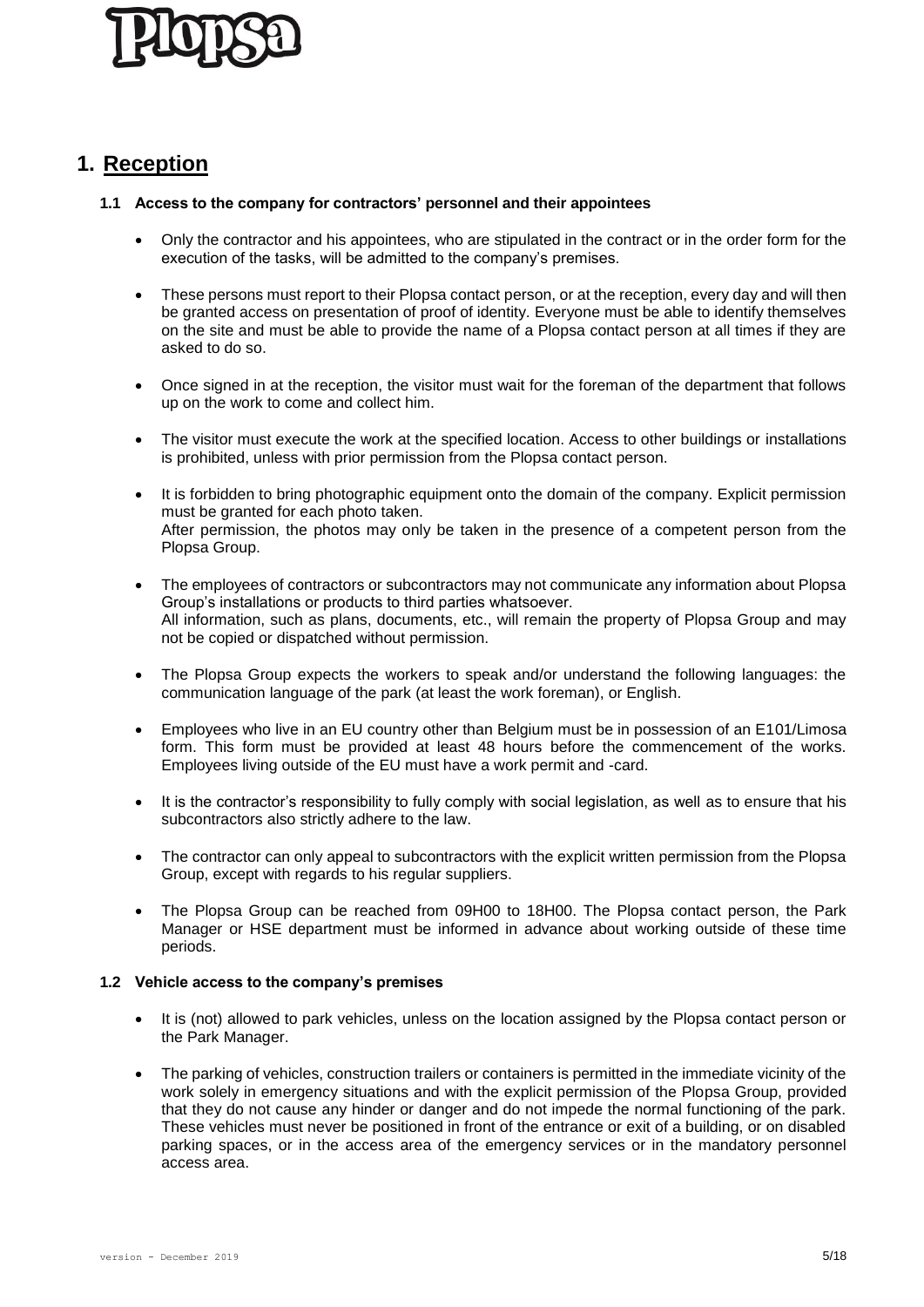

- All traffic is subject to the normal traffic regulations within the site and the greatest possible caution must be observed. Pay attention to pedestrians and cyclists and maintain a transparent defensive driving behaviour. The maximum speed allowed is 15 km/h.
- The Plopsa Group reserves the right to inspect each vehicle, each trailer and/or construction trailer that enters or leaves the complex, or that is parked there, in accordance with the current legislation regarding private and particular safety.
- Vehicles that are not parked according to the rules can thus be refused access to the company.
- A vehicle may not be left unattended with the engine running.
- All works that have to be executed in a theme park and/or the campsite of the Plopsa Group may only be executed outside opening hours, unless explicit written permission from a Plopsa Group, whereby the contractor and his appointees may not disrupt the normal operation of the theme park and/or the campsite, or hinder the visitors.

### <span id="page-5-1"></span><span id="page-5-0"></span>**2. General rules of conduct**

### **2.1 Use of the Plopsa Group's ablution blocks**

- The use of cloakrooms, washbasins, showers and toilets is only allowed insofar as the contractor's personnel respects the rules of cleanliness and hygiene.
- The employees may only change their clothes in the cloakrooms or in the provided construction trailers.

### <span id="page-5-2"></span>**2.2 Work clothing**

- The wearing of adapted work clothing and work shoes is mandatory in the workshops and on the sites. Good morals must be observed at all times, especially in view of the child-friendly character of the theme parks.
- Loose-hanging or clothes that do not close sufficiently are forbidden.
- It is forbidden to wear loose-hanging jewellery (necklaces, bracelets, ...).
- The wearing of safety shoes is mandatory in case of technical installations.

### <span id="page-5-3"></span>**2.3 Use of the canteens**

- It is forbidden to consume food in the working areas or on the construction sites. Meals may only be consumed in the canteens, or in the construction trailers tailored for this purpose.
- The use of the canteen is only allowed insofar as the contractor's personnel respects the rules of cleanliness and hygiene.

### <span id="page-5-4"></span>**2.4 Use of alcoholic beverages, drugs and specific medication**

- The use and possession of alcohol and drugs is prohibited on the park's site. Access to the company will immediately be prohibited to persons who do not respect this rule.
- People who sign in on the site and who are suspected that they have used alcohol or drugs will be prohibited from starting with the work and will be removed from the site immediately.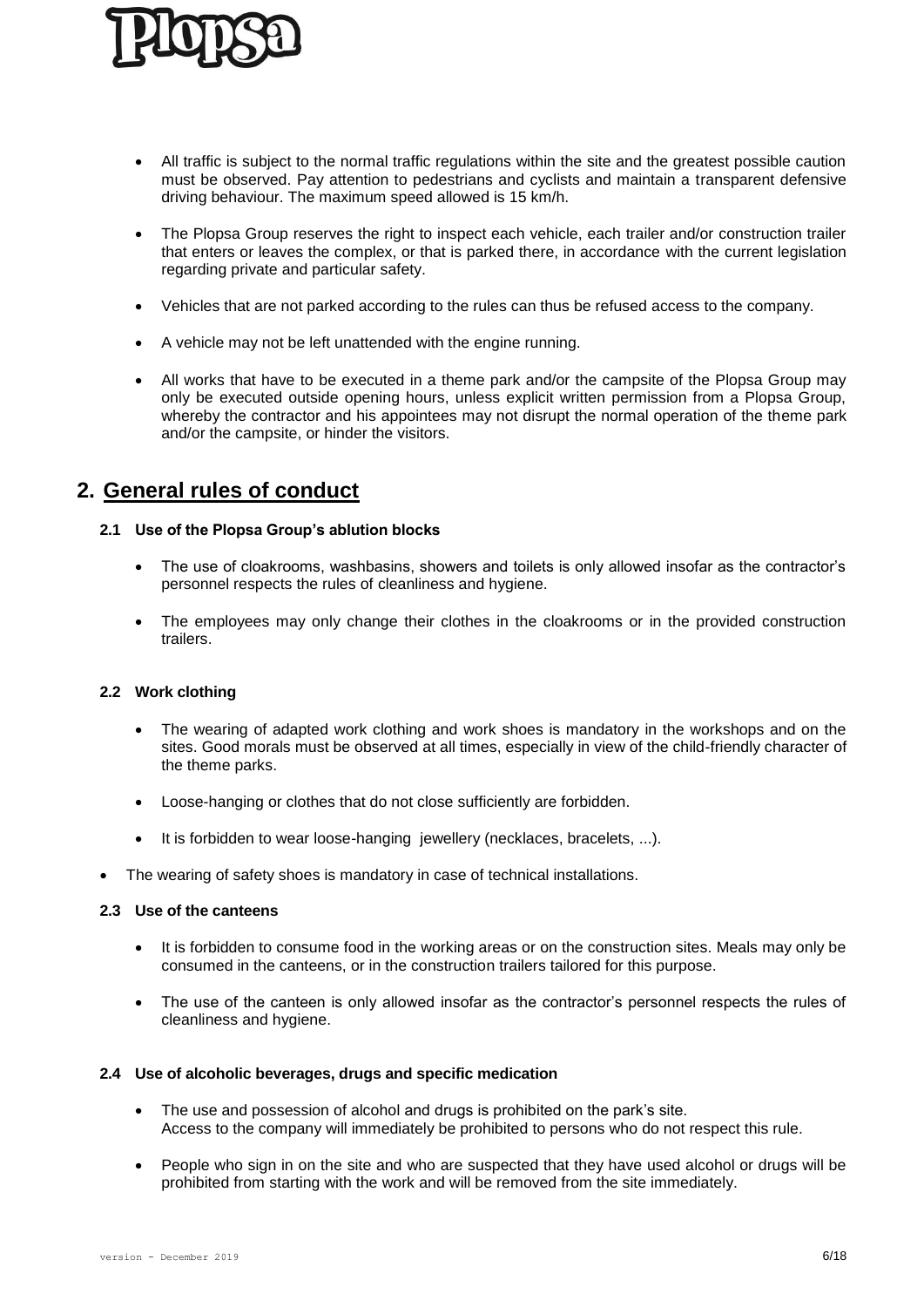

 The use of medication that could influence behaviour must be reported to the Plopsa Group's occupational physician.

### <span id="page-6-0"></span>**2.5 Smoking ban**

 Smoking on our site is only allowed in the specially designated and clearly indicated smoking areas. There are specific smoking areas foreseen for the park's personnel.

### <span id="page-6-1"></span>**2.6 Order and neatness in the workplace**

- The materials and equipment of the contractor and his appointees must be arranged in such a way that they do not constitute a hazard or hindrance. The exits, the access to the emergency equipment, the electricity signs and the passageways must also be kept free under all circumstances.
- At the end of the day, the place where the contractor works must be left clean and tidy every day. The contractor must dispose of the waste (unless otherwise agreed upon). If order and tidiness are not respected, Plopsa Group could have the workshop cleaned at the expense of the contractor concerned, after a written warning.
- The safety provisions (emergency exits, fire hoses, ...) must never be encumbered.

### <span id="page-6-2"></span>**2.7 Use of transmitting equipment**

- The use of unauthorized transmission equipment is prohibited.
- The use of transmitting equipment that is necessary to execute the work must be reported in advance to the HSE department (via your Plopsa contact person).

### <span id="page-6-3"></span>**2.8 Theft and vandalism**

- The Plopsa Group repudiates any responsibility for goods for which the supervision was not explicitly accepted.
- Persons who are caught for theft or deliberate damage to goods, equipment, installations or buildings owned by the Plopsa Group will immediately be prohibited from further access to the company.
- Plopsa Group will hold them liable for the damage caused.
- It is prohibited for anyone to take any goods belonging to the Plopsa Group with them, even if it concerns waste or scrap.

### <span id="page-6-5"></span><span id="page-6-4"></span>**3. Emergency situations and emergency procedures**

### **3.1 Notification of emergency situations**

• In the event of a serious accident, fire or imminent danger, **you must first call the emergency services: 112!**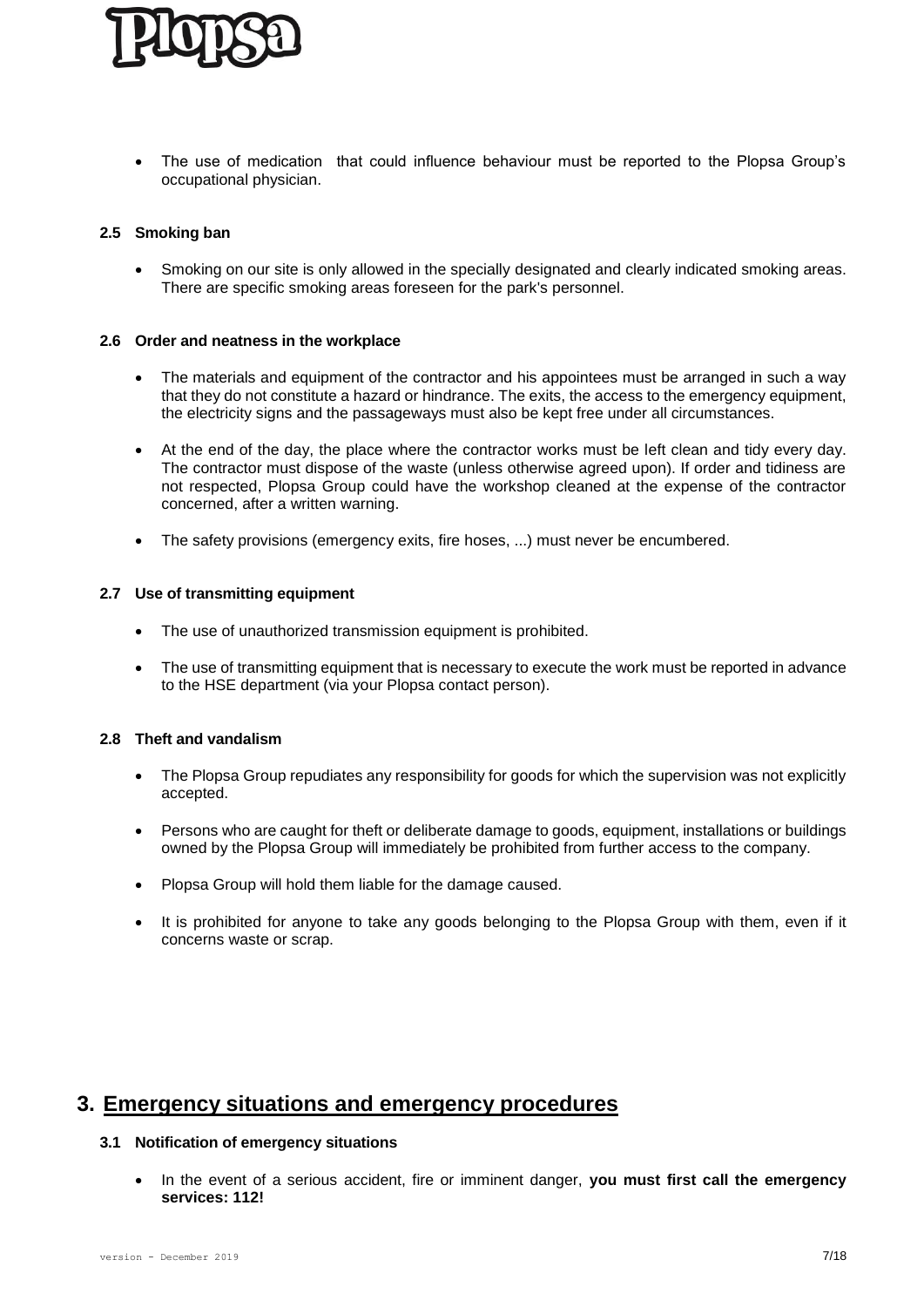

You must then immediately notify the Plopsa contact person, who will see to the necessary internal communication.

- Reception must also be informed about the emergency situation: 058/42.02.02.
- It is forbidden to use the emergency telephones or the emergency number for any other purpose.
- The Plopsa Group's HSE department must immediately be notified in the event of a fire, accident, incident, near-accident or dangerous situation that occurs during the execution of the works entrusted to the contractor, and this via your Plopsa contact person.
- Any damage, shortage or irregularity must immediately be reported to the client's work foreman via your contact person at Plopsa Group.

### <span id="page-7-0"></span>**3.2 First aid in case of accident**

- The contractor must provide emergency assistance and initial first aid to his employees who are victims of an accident or loss of consciousness. In case of urgent need, the emergency services 112 first must be called at all times!
- Every employee of the contractor who sustains an injury must have this no matter how insignificant it is - attended to in the company's first aid post during the opening hours of the park. Each contractor must also provide a basic first aid kit to be able to provide first aid outside of the opening hours of the park.
- The care providers, First Aid and first aid post of the Plopsa Group are all available to provide first aid. The list of care providers (with their telephone numbers) is affixed to the information panels next to the reception. It is also possible to request for a care provider via the reception 058/42.02.02, but only during the opening hours of the park.

### <span id="page-7-1"></span>**3.3 Evacuations in emergencies**

- If the fire alarm goes off, the contractor's personnel must comply with the quidelines for evacuation (see appendix).
- The contractor's personnel must take the necessary measures before leaving the site (shut down the engines of the used machines, close windows and doors, ...).

### <span id="page-7-2"></span>**3.4 Fire prevention**

- The escape routes must always be usable (no obstacles, ...) and clearly indicated. The safety devices (eg. emergency lighting, water pressure in the fire extinguishing heads, emergency power supply, fire detection, fire barriers, ...) must always be available. If, however, a (partial or total) interruption or taking out of service is required, the necessary arrangements must first be made with the Technical Service, which must give their approval and who will communicate this internally with the HSE department.
- The contractor will be deemed to have read & understood the measures to be taken in the event of a fire on the site (see appendix) and to have clearly explained this information to all of his appointees.
- During work activities that involve the risk of a fire, the necessary extinguishing equipment must be in order for use. To this end, the contractor must provide sufficient fire-extinguishing equipment, complementary to that of the Plopsa Group.
- The contractor must ensure that his employees know which fire-extinguishing installation they might be confronted with, which risks there are and which measures they must take. Access to areas with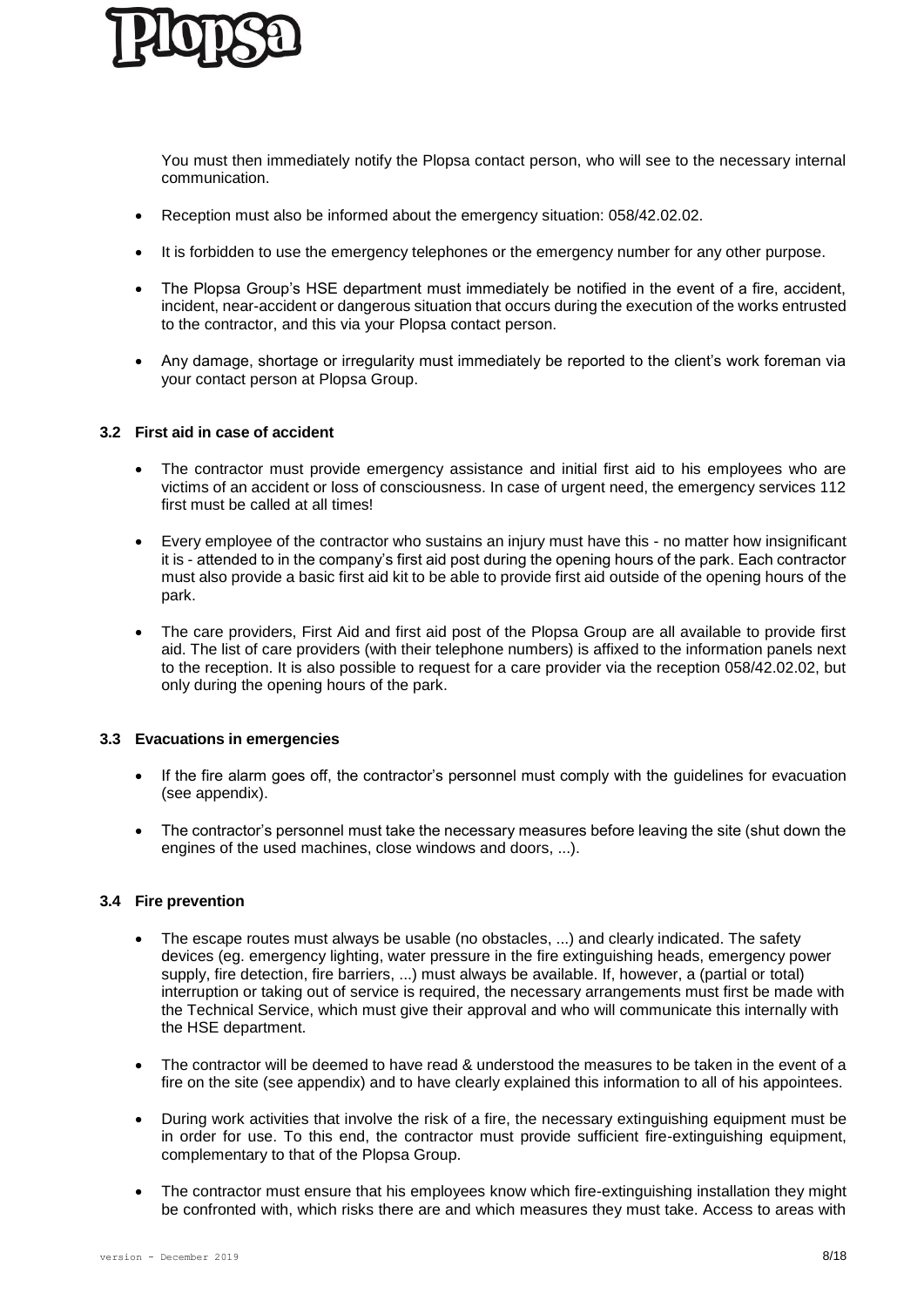

an automatic extinguishing system, as well as working in such an area, is only permitted after approval by the Technical Service or the HSE department (via your Plopsa contact person).

### <span id="page-8-0"></span>**4. Requirements, procedures and measures to be taken before and during work**

All measures apply to both the contractor's employees and to those of his subcontractors

### <span id="page-8-1"></span>**4.1 Insurance**

- The contractor must ensure that he has taken out the relevant insurance policies (machine breakdown, fire, damage, lightning, civil liability) with sufficient cover.
- The contractor will bear full responsibility for the actions of his personnel and the defects of his material, both for damage to Plopsa, its mandatories and appointees and to third parties.
- If the contractor uses Plopsa's equipment during the execution of the works, he will bear full responsibility in this regard, both in respect of the damage to the equipment itself and in respect of damage caused by that equipment.

### <span id="page-8-2"></span>**4.2 General requirements before commencement with the work**

- The contractor must, in order to ensure that the work and the interventions occur under the best conditions, in cooperation with his Plopsa contact person and, if necessary, with those responsible for other services:
	- ensure the presence of a competent supervisor (work foreman) on site who must follow up and supervise compliance with working procedures and safety measures;
	- establish the working conditions and normal activities on site;
	- prepare and coordinate the work;
	- determine, insofar as this has not happened beforehand, which measures are necessary to guarantee the safety.
- The work can only commence after the following arrangements have been made in the workplace:
	- the contractor's responsible representatives and of the client have ascertained the conditions in the workplace;
	- the client's responsible representative and, if necessary, his personnel, are aware of the work that is to be executed;
	- the necessary measures, which have been agreed upon, have been taken so that the work can be executed in complete safety.

### <span id="page-8-3"></span>**4.3 General requirements during the execution of the work**

- Any unsafe situation that occurs during the execution of the works must be reported immediately to the HSE department (via your Plopsa contact person), including near-accidents.
- The materials and equipment of the contractor must be arranged in such a way that they do not constitute a hazard or hindrance. The exits, the access to the emergency equipment, the electricity panels and the passageways must also be kept free under all circumstances.
- At the end of the working day, the following must be seen to:
	- each device must be switched off and disconnected;
	- the contractor must tidy up and clean up his workplace;
	- the contractor must dispose of the waste (unless otherwise agreed upon).
- If, for exceptional reasons, an intervention must occur, or be continued, outside the personnel's working hours, the Technical Department, or HSE Department, must be informed (via your Plopsa contact person) of the location, type of work and identity of the persons involved. The technical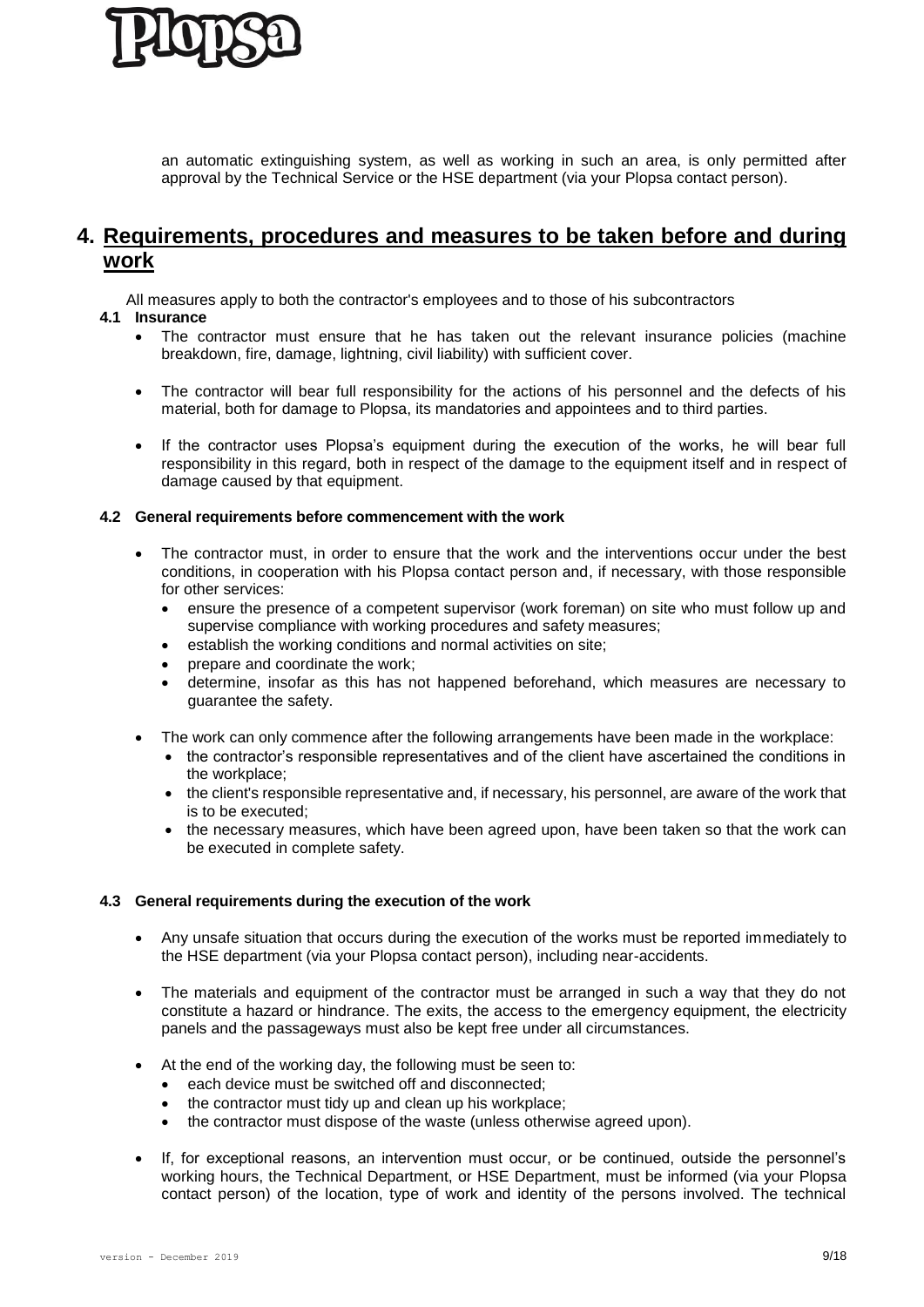

department or HSE department will make the necessary arrangements in consultation with the other departments involved and your contact person at the Plopsa Group.

- After completion of the work, the contractor must:
	- leave the workplace in a safe and tidy condition;
	- inform the HSE department (via your Plopsa contact person) immediately of any risks that might remain after the work was executed and about the safety measures that are to be taken.
- It is forbidden to remove or use material or equipment from the latter, or take it with you, without the prior written consent of the Plopsa Group. This rule does not apply to the use of extinguishing equipment in the event of fire.
- The connection of equipment to the energy sources, as well as the connection of cables to the Plopsa Group network, will only be possible after consultation with, and with the permission of, the Technical Department & the ICT Department of Plopsa (via your Plopsa contact person).
- It is forbidden to use machinery or appliances that were not assigned to the contractor.
- It is forbidden, even during maintenance or repair work, to short-circuit or remove emergency stop or safety devices of machines or installations, or to clean or lubricate machines or installations when in operation, unless this is part of the prescribed maintenance procedures and this has been taken into account in the conception of the machinery or installations.

### <span id="page-9-0"></span>**4.4 The use of work equipment, personal and collective protective equipment**

- The contractor must draw up an inventory of t tools and devices at the commencement of the works. All work equipment must be clearly identified in view of its indisputable ownership. The HSE department may request this inventory at any time.
- The contractor must ensure that his personnel have all the appropriate equipment and all the necessary equipment for the execution of his duties, as well as personal and collective protective equipment.
- He must ensure that this material, equipment and protective equipment are in good condition (including the CE label and periodic inspection) and that his personnel have received the necessary training and information to use them correctly. If material has to be inspected, it is the responsibility of the contractor or his appointees to have executed this correctly.
- The contractor must ensure that his personnel makes use of the provided protective equipment during the execution of the work.

### <span id="page-9-1"></span>**4.5 Safety signs of the works**

- If required, the contractor can, in consultation with the HSE department (via your Plopsa contact person), see to the necessary demarcation and safety signs in order to prevent unauthorized access to the work place and to warn passers-by of the work in progress.
- The contractor must ensure that his personnel has the necessary means to adequately protect the machines or installations on which they work against an untimely restart (warning panels, locks on the switches, etc.).

### <span id="page-9-2"></span>**4.6 Procedure for a fire permit**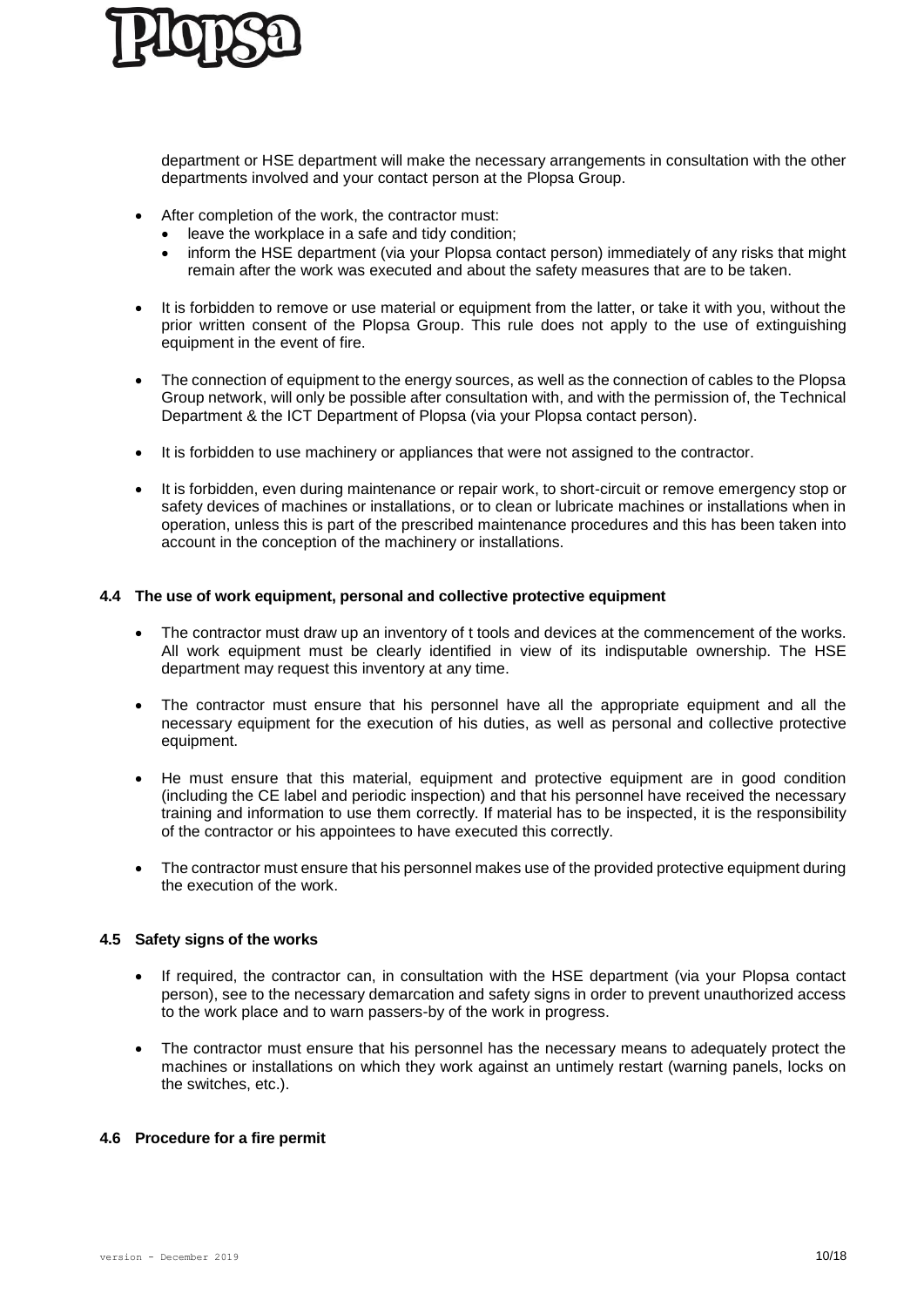- A fire permit is used to prevent fire or explosion risks during the execution of works that entail an open flame, flames or glowing points (welding, soldering, flame-cutting, burning off of paint or varnish, metal grinding, etc.).
- This permit can be requested from the Technical Department (via your Plopsa contact person), which will notify the HSE department and this each time when it is necessary for the execution of work.
- The permit is valid for 1 day; it can be extended per day, if necessary.
- The most important measures to take into account when it comes to work for which a fire permit is required. They are repeated and, if necessary, added to the fire permit that the employee who will execute the work must have in his possession:
	- remove, protect or suitably cover flammable substances and materials before commencing with the work;
	- set up of suitable and ready-to-use fire extinguishers in the vicinity of the works;
	- deploy a permanent inspector who is familiar with the safety measures;
	- verify whether the appliances and accessories are in good condition and set up the gas cylinders in a safe and logical manner before commencing with the work;
	- pay attention to the glowing sparks and the place where they fall during the execution of the work;
	- monitor the work station for at least 2 hours after the work has ceased;
	- inform the HSE department at the termination of the works for which a fire permit was required;
	- always use devices that comply with the ARAB and AREI regulations.

### <span id="page-10-0"></span>**4.7 The use of hazardous products**

- The contractor must notify the HSE department (via your Plopsa contact person) of the eventual use of dangerous products before commencing with the work. These products may only be used after permission from this department.
- The contractor must submit the safety and health sheets of the products that he uses to the HSE department (via your Plopsa contact person).
- The contractor must ensure that his personnel is sufficiently informed and trained and that they have the necessary protective equipment to work with these products.
- The hazardous products may only be present in the place where the works are executed in the quantity required for the work for one day.
- All products must be clearly labelled according to the regulations.
- The disposal of asbestos must be done according to the current regulations. It is mandatory to inform the HSE department before the works commence, via your Plopsa contact person.

### <span id="page-10-1"></span>**4.8 The use of gas bottles**

- The gas bottles must be stored vertically and firmly secured.
- Always verify the label on the bottle before use.
- Always keep the bottle at a safe distance from any heat source.
- Where and when possible, always use a mobile carrier to transport a gas cylinder.
- Always remove grease or oil on the connection head of the gas cylinder.
- Always close the gas bottle when not in use, with the protective cap over the locking system.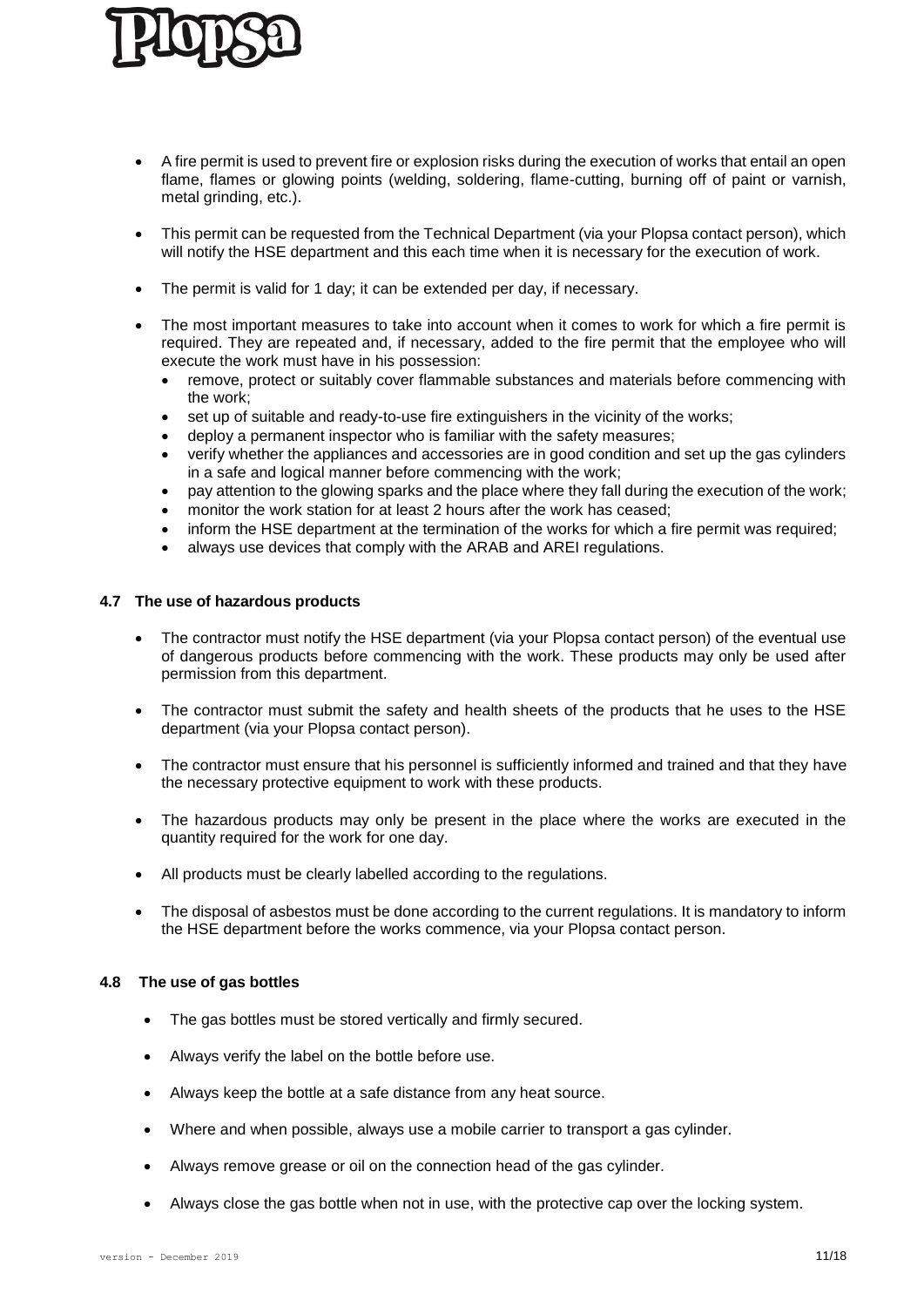

- Remove empty bottles as soon as possible.
- At the end of the working day, the pressure in the pipes and pressure gauges must be reduced and the bottles must be secured in a fixed place.

### <span id="page-11-0"></span>**4.9 Working with electricity**

### **General:**

The contractor must ensure that his personnel is sufficiently informed and trained and that they have the necessary protective equipment to work on electrical installations (if necessary, a BA4 and/or BA5 declaration of competence must be available).

### <span id="page-11-1"></span>**4.9.1 Working on low-voltage installations**

- It is strictly prohibited, unless explicit written permission from the Plopsa Group to:
	- connect machines, installations or site electricity panels to the distribution network;
	- start machines for the very first time, or for the first time after repairs;
	- disconnect or open electricity cabinets.
- The contractor must provide his personnel with the specific protective equipment required to work safely on electrical installations that are under voltage.
- The disconnected installations must be provided with a warning sign, with the name of the person working on it. A padlock must also be provided on the cabinet to prevent untimely reconnection.
- Open electricity signs that are under voltage must never be left unattended.
- The construction site cabinets must be provided with a control certificate from an accredited institution before they can be connected.

### <span id="page-11-2"></span>**4.9.2 Working on high-voltage installations**

- Access to the high-voltage cabinets is prohibited, except for the electricity supplier's competent personnel. All other persons will only be admitted if accompanied by authorized personnel from the Plopsa Group.
- Work on high-voltage installations may only be executed after permission from the authorized personnel of the Plopsa Group. These works may only be executed under the supervision of the aforementioned personnel.

### <span id="page-11-3"></span>**4.10 Working at a height**

### **General:**

For works that are executed at a height of more than 2 meters, the contractor must take the necessary measures (see legal provisions) so that these works can proceed in complete safety, both with regards to the personnel and falling objects. If items are stacked, they must be accessible and orderly arranged, whereby the risk of a fall is reduced to an absolute minimum.

The Plopsa Group requires the correct use of the equipment listed below.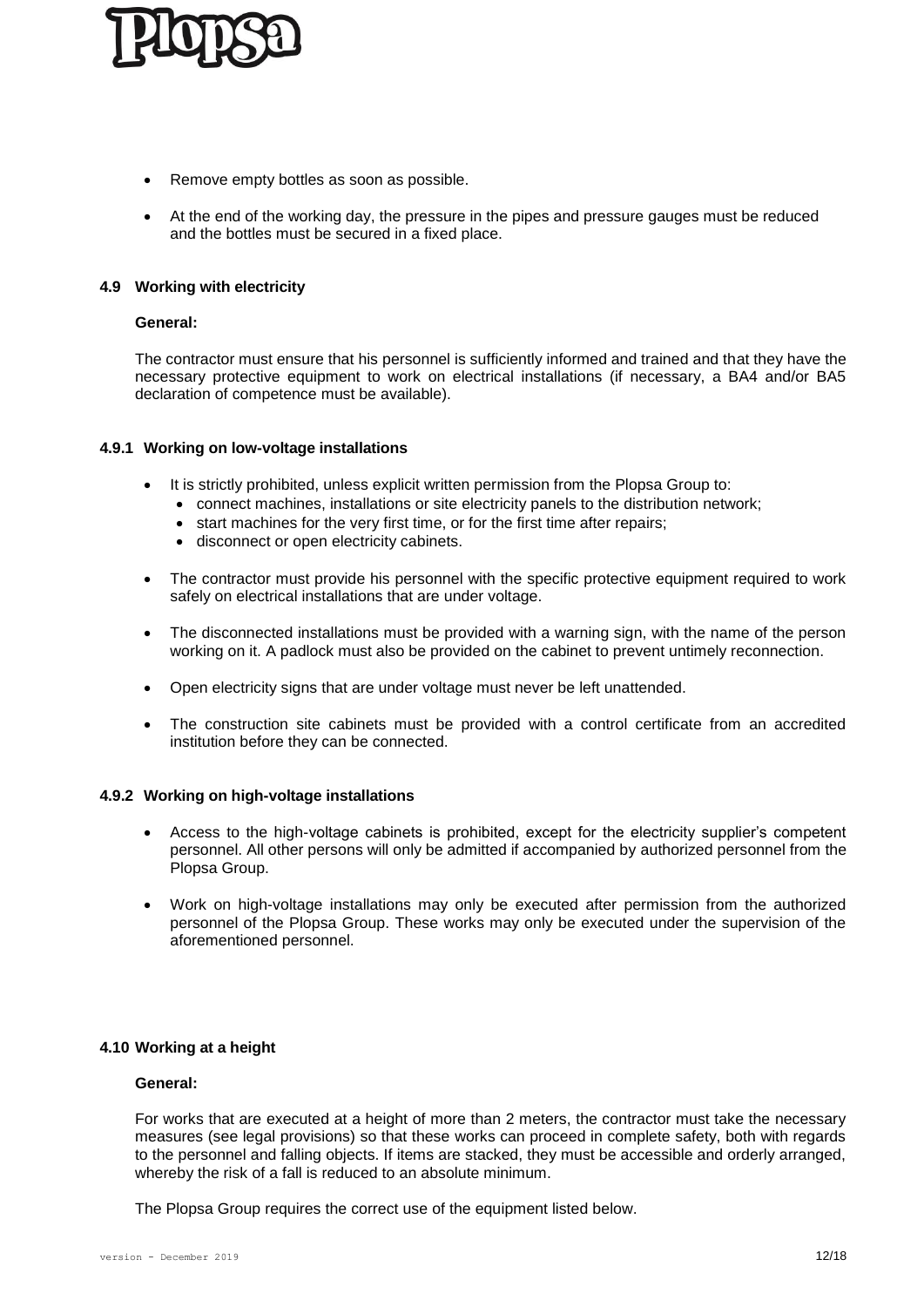

### <span id="page-12-0"></span>**4.10.1The use of ladders**

- The ladders used by the contractor must comply with the legal requirements.
- The ladders must be inspected regularly by a competent person who will be designated by the contractor for this purpose.

### <span id="page-12-1"></span>**4.10.2The use of scaffolding**

- The scaffolds used by the contractor must comply with the legal requirements.
- The scaffolds must be inspected regularly by a competent person who will be designated by the contractor for this purpose.
	- when they are taken into use;
	- thereafter, at regular intervals (to be arranged with the contractor's HSE department);
	- after each amendment, any period during which they were not used, exposure to wind and rain or other conditions that could affect their sturdiness or stability.

The authorized person must affix a control label to the scaffold, stipulating his name and the date of the most recent inspection.

- It is forbidden to ascend scaffolds that do not have a calculation report.
- Mobile scaffolding must be equipped with protection against unforeseen movements.

### <span id="page-12-2"></span>**4.10.3The use of aerial work platforms**

- Such aerial work platforms may only be used after submission of the certificate of the most recent periodic inspection by a recognized institution.
- Employees who make use of these aerial platforms must present a valid certificate of medical competence and of the training that they have followed. A copy of the aforementioned must be available at all times for inspection by the Plopsa's HSE department.

### <span id="page-12-3"></span>**4.10.4The use of safety belts and/or harness**

- A safety belt or harness must be worn in all situations where there is a risk of falling when executing the work and where no collective protection measures have been taken.
- The safety belts may only be used after submission of the certificate of the most recent periodic inspection by a recognized institution.

### **4.10.5 Personnel who work above one another**

<span id="page-12-4"></span> Where personnel from different contractors execute work simultaneously, it may only be done if there is no danger to one another. Mutual agreements and a good safety coordination are recommended in this case.

### <span id="page-12-5"></span>**4.11 The use of lifting equipment**

 Forklift trucks and other lifting machines and their accessories may only be used after submission of the certificate of the most recent periodic inspection by a recognized institution.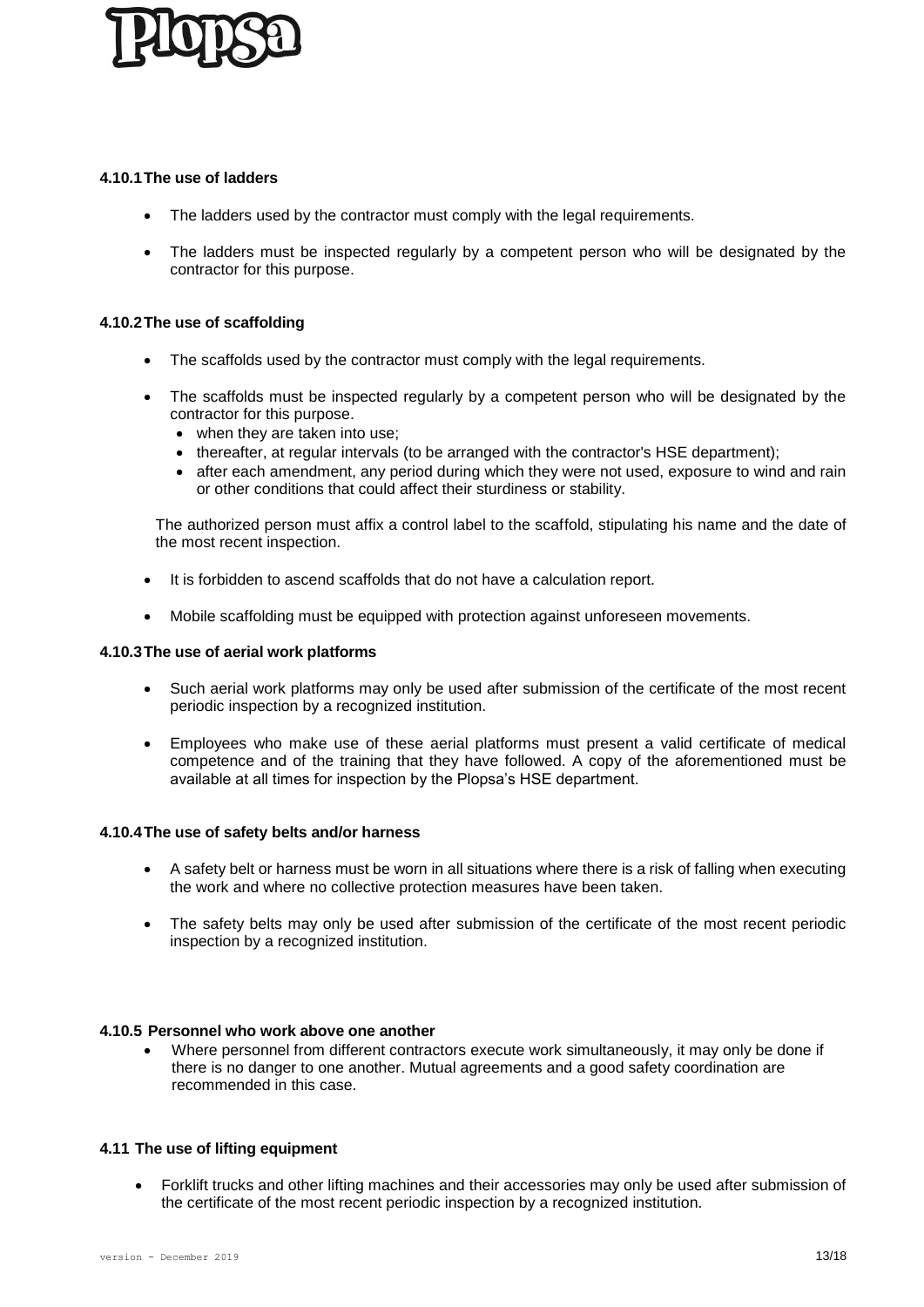

 Employees who make use of forklift trucks and other lifting machines must present a valid certificate of medical competence and of the training that they have followed. A copy of the aforementioned must be available at all times for inspection by the Plopsa's HSE department.

### <span id="page-13-0"></span>**4.12 The use of travelling beams**

- The use of travelling beams is prohibited without prior written permission.
- Employees who make use of travelling beams must present a valid certificate of medical competence and of the training that they have followed. A copy of the aforementioned must be available at all times for inspection by the Plopsa's HSE department.

### <span id="page-13-1"></span>**4.13 Working in enclosed tanks or in wells**

- It is forbidden to descend into reservoirs, wells or other places where harmful gases may be present.
- It is only allowed to descend in such locations if there is sufficient ventilation and atmospheric control, if adapted protective equipment is used and if the agreed upon measures are applied.
- These works must always be carried out under the supervision of a second person who is in a safe place and who, if necessary, can immediately raise the alarm and provide assistance.

### <span id="page-13-2"></span>**4.14 Working in an environment with the risk of explosion**

 The contractor must use non-explosive electrical material in this regard (the inspection certificates must be submitted to the Plopsa Group's HSE department) and mechanical material that does not produce any sparks.

### <span id="page-13-3"></span>**5. Environment and waste**

- The contractor undertakes to respect the applicable environmental legislation & licencing permits.
- Apart from this obligation and complementary to this, the contractor undertakes:
	- not to leave any waste behind in the working areas;
	- not to pour oil, solvents or other liquid waste that is subject to the environmental protection regulations into the drains;
	- to deposit solid waste into the containers designated for this purpose by the Operational Department, or the Plopsa contact person, and this with the explicit permission from the Plopsa Group;
	- if it was agreed upon that the contractor is responsible for the removal of the waste himself, to have it removed and processed in a legal manner; Plopsa Group reserves the right to request a processing certificate;
	- not to burn anything;
	- to dust contaminated products properly that could cause pollution.
- If infringements of the applicable environmental legislation were to be established on the company sites, which were committed by the contractor or his subcontractors, the Plopsa Group reserves the right to immediately deny access to the responsible parties and hold the contractor liable for all damage suffered (fines imposed, cleaning or decontamination works, damage to the Plopsa Group and/or local residents, ...).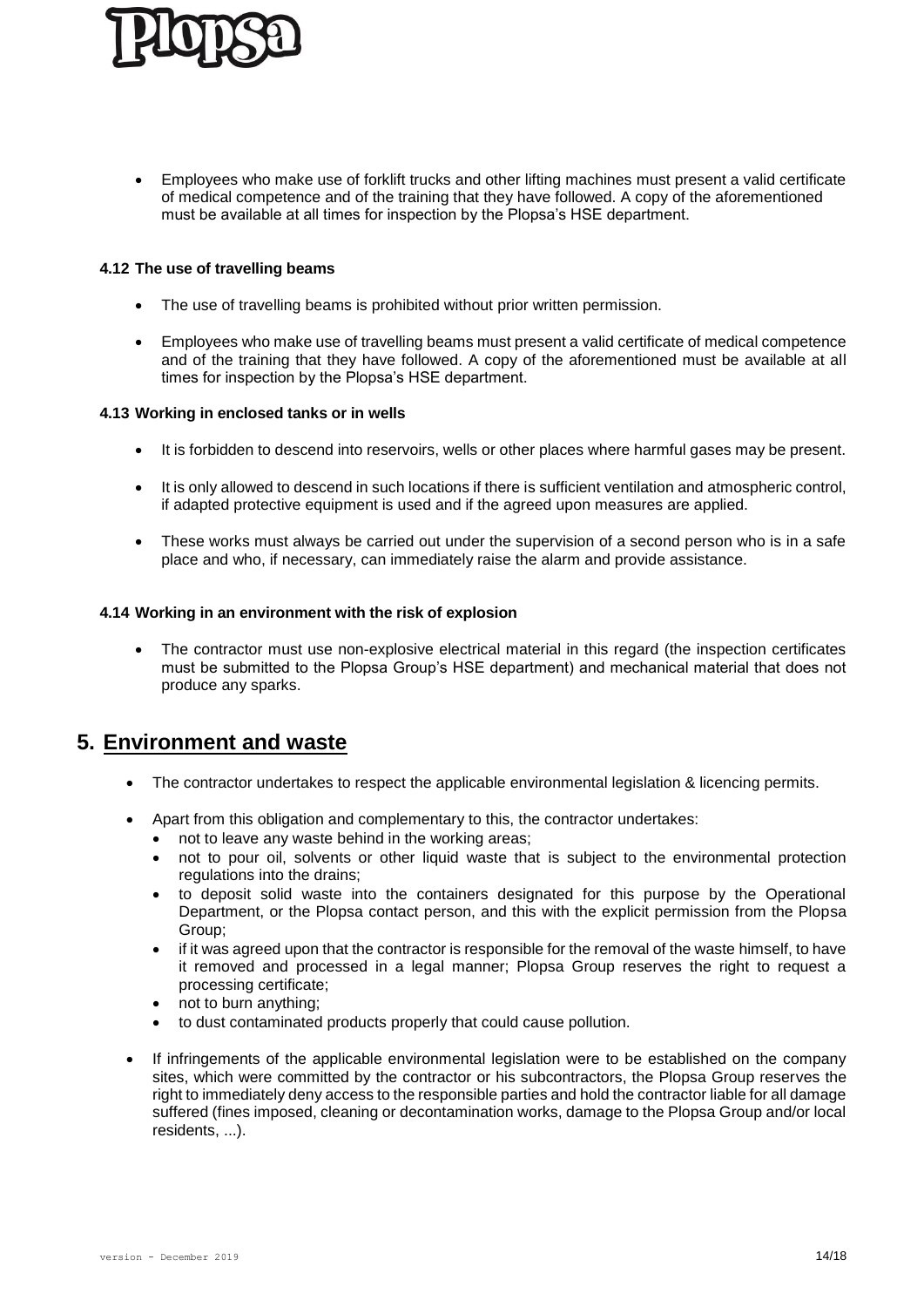

### <span id="page-14-0"></span>**6. Useful telephone numbers within the company**

First and foremost, you should always have the number of your Plopsa contact person at hand. He/She is your first point of contact regarding every situation.

Additional useful telephone numbers:

| <b>Number</b>                    | Internal communication  |
|----------------------------------|-------------------------|
| Fire / serious accident / danger | Reception: 058/42.02.02 |
| <b>Urgent Assistance</b>         | 112                     |
| HSE Manager Plopsa Group         | 0472/53.08.09           |

### <span id="page-14-2"></span><span id="page-14-1"></span>**7. Appendix**

### **7.1 Sketch of the assembly point**

In De Panne:



Assembly point in case of evacuation:

On the big parking lot (parking 2) and at the container park (direction gate Duinhoekstraat), indicated with a panel (see plan above).

In Coo:

• On the big parking and personnel parking lots

In Coevorden & Hasselt: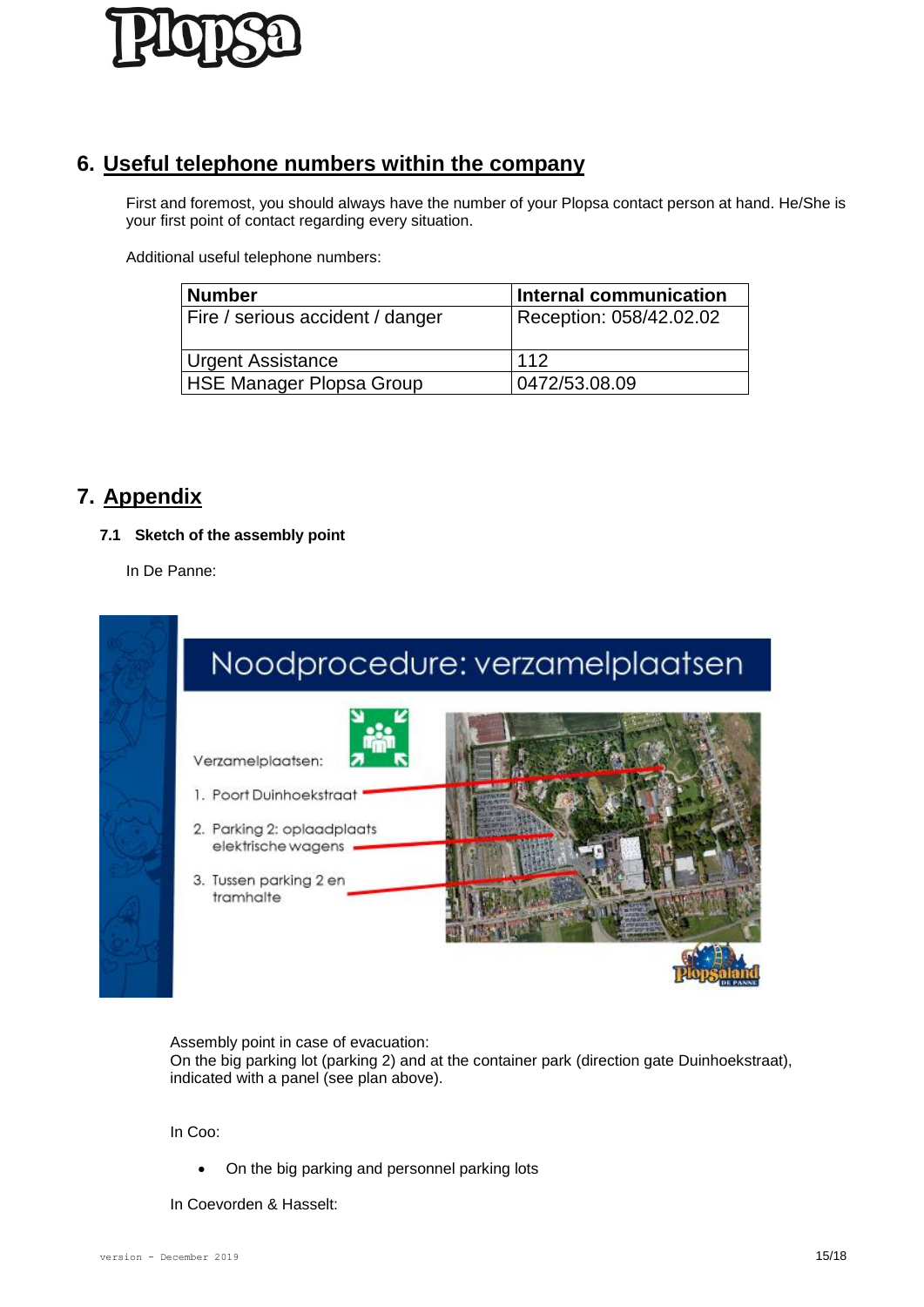On the big parking and personnel parking lots

In Holiday Park Hassloch:

On the big parking and personnel parking lots

In Camping Ter Hoeve:

• On the parking lot at the entrance building

In Majaland Kownaty:

• On the big parking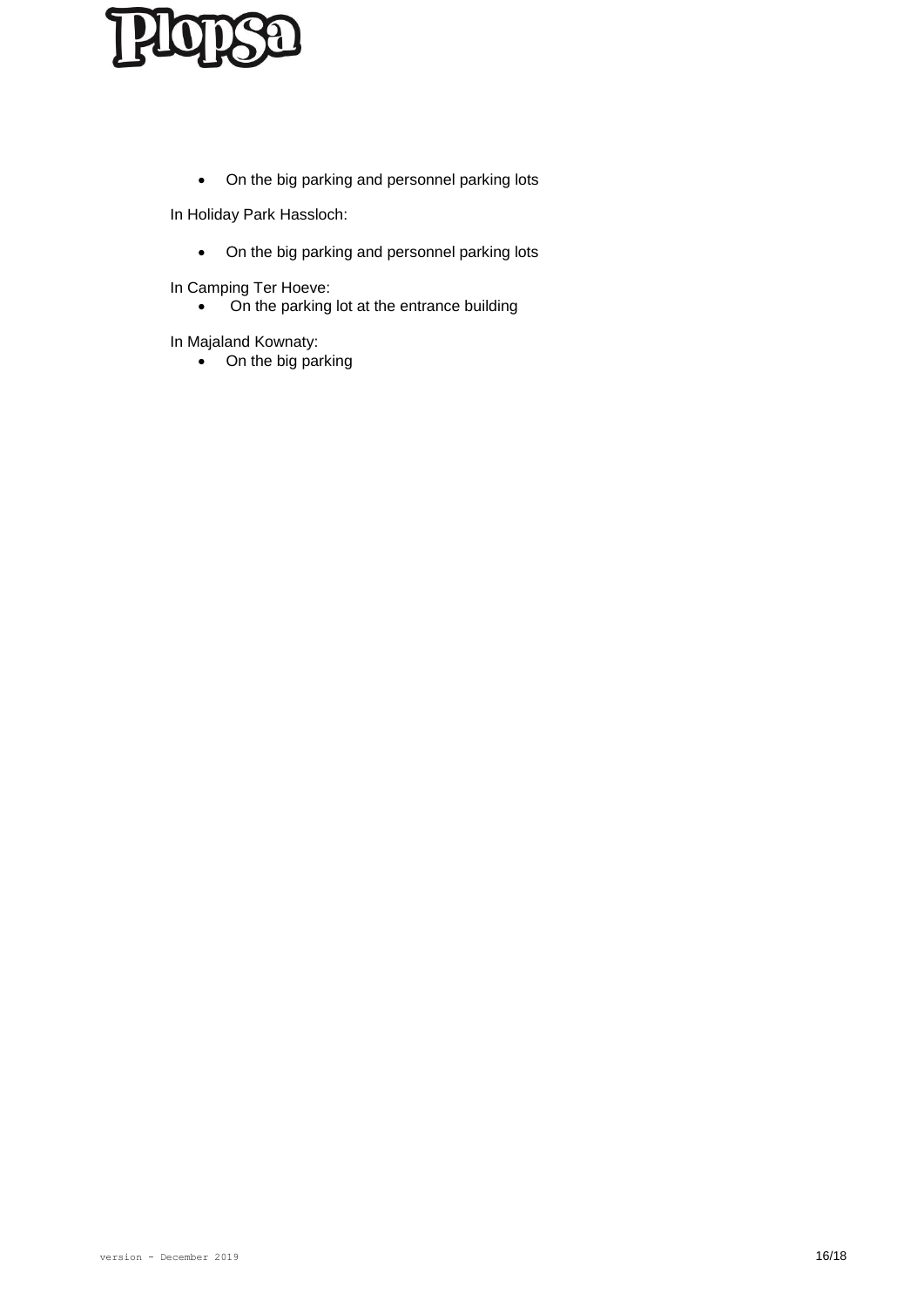

<span id="page-16-0"></span>**7.2 Instructions in case of fire**

# **INSTRUCTIONS IN CASE OF FIRE**